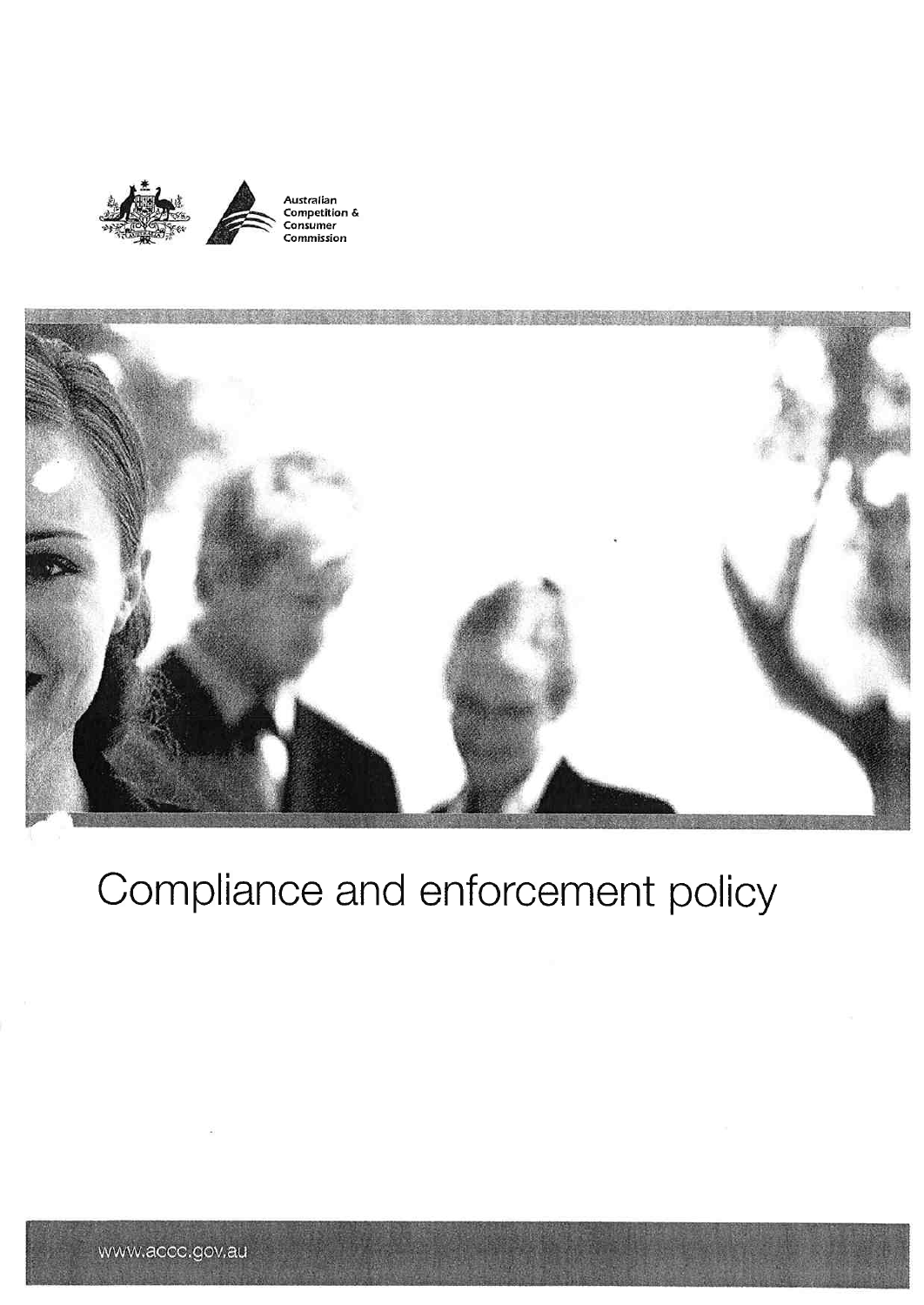## Policy purpose

This policy sets out the principles adopted by the Australian Comoetition and Consumer Commission to achieve compliance with the law and to outline the ACCC's enforcement powers, functions, priorities, strategies and regime.

# ACCC jurisdiction and available enforcement options

The ACCC is Australia's peak consumer protection and competition agency. The ACCC is an independent statutory government authority serving the public interest. Most of the ACCC's enforcement work is conducted under the provisions of the Trade Practices Act 1974.1 The purpose of the Trade Practices Act is to enhance the welfare of Australians by:

- . promoting competition among business
- . promoting fair trading by business
- providing for the protection of consumers in their dealings with business.

The Trade Practices Act provides the ACCC with a range of enforcement remedies, including court-based outcomes and courl enforceable undertakings. The ACCC also resolves many matters administratively. These options are discussed more fully below.

## Principles and approaches underlying this policy

The ACCC exercises its enforcement powers independently in the public interest with integrity and professionalism and without fear, favour or bias.

The ACCC's enforcement response is proportionate to the conduct and resulting harm, and the implementation of the ACCC's enforcement policy is governed by the following guiding principles:

- . Transparency-this has two aspects:
	- . the ACCC's decision-making takes place within rìgorous corporate governance processes and is able to be reviewed by a range of agencies, including the Commonwealth Ombudsman and the courts
	- the ACCC does not do private deals-every enforcement matter that is dealt with through litigation or formal resolution is made public.
- Confidentiality-in general, investigations are conducted confidentially and the ACCC does not comment on matters it may or may not be investigating.
- Timeliness-the investigative process and the

2

resolution of enforcement matters are conducted as efficiently as possible to avoid costly delays and business uncertainty

- . Consistency-the ACCC does not make ad hoc decisions; it sets its focus clearly to give business certainty about its actions.
- Fairness-the ACCC seeks to strike the right balance between voluntary compliance and enforcement while responding to many competing interests.

## ACCC compliance and enforcement strategy

To achieve its compliance objectives the ACCC employs three flexible and integrated strategies:

- . Enforcement of the law, including resolution of possible contraventions both administratively and by litigation.
- . Encouraging compliance with the law by educating and informing consumers and businesses about their rights and responsibilities under the Trade Practices Act.
- . Working with other agencies to implement these strategies.



The'compliance pyramid' represents and summarises the ACCC's approach to compliance and enforcement. Each of these approaches is discussed in more detail below.

The ACCC has two additional enforcement strategies, the cooperation policy and the immunity policy for cartels. These are discussed briefly below

#### Cooperation policy

The ACCC encourages persons and companies who might have contravened the Trade Practices Act to come forward and cooperate with the ACCC to address these possible contraventions.

1. A detailed summary of the legislative provisions of the Act and the responsibilities of the ACCC is available on the ACCC website.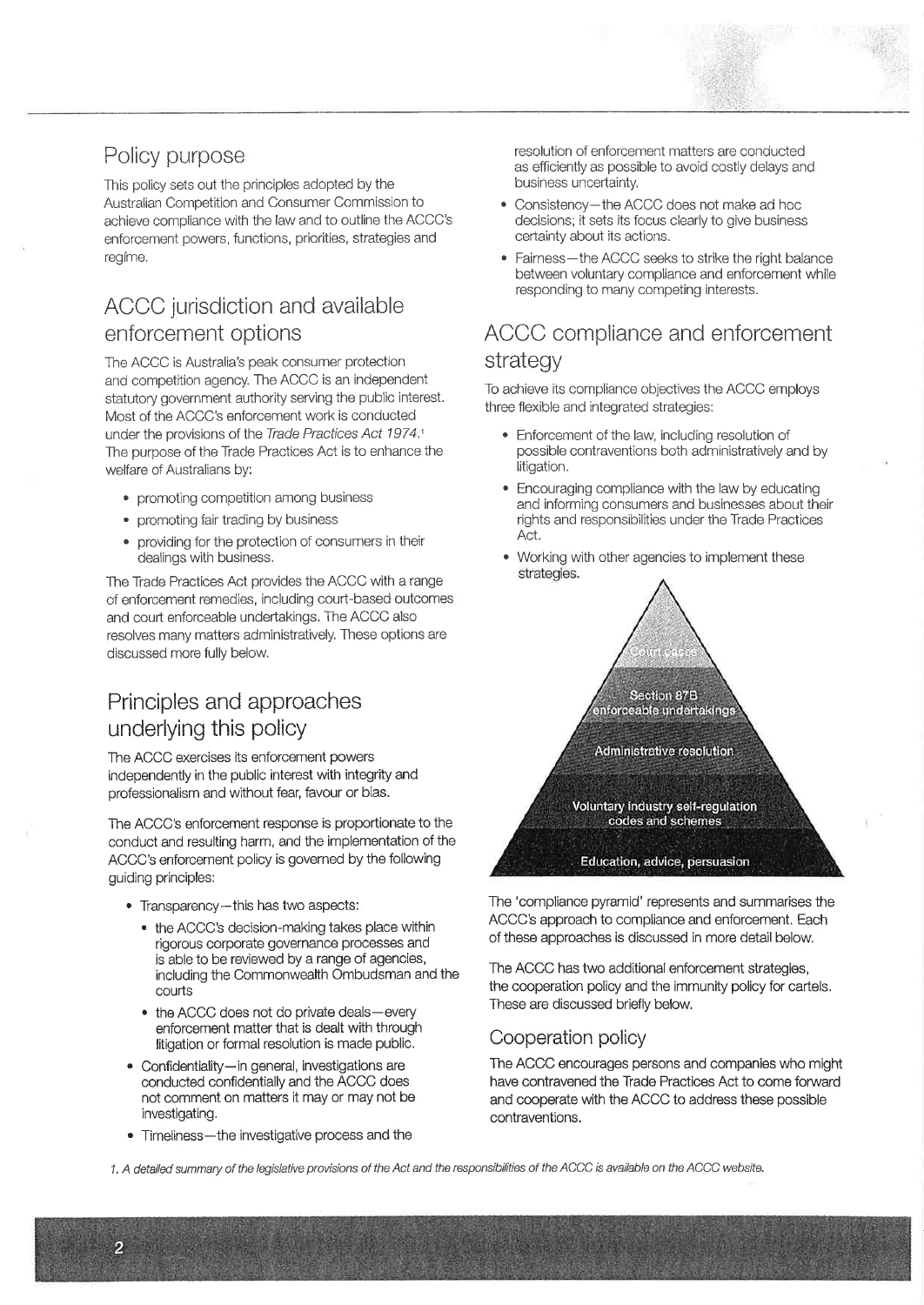The ACCC may recognise cooperation by:

- . permitting complete or partial immunity from ACCC action
- . making submissions to the court for a reduction in penafty, or
- . agreeing to an administrative setilement instead of litigation.

This policy is flexible, with the ACCC determining each case on its merits. Further information regarding the ACCC cooperation policy for enforcement matters is available at the ACCC website www.accc.gov.au.

#### lmmunity policy for cartels

The ACCC also has an immunity policy designed to encourage self-reporting of cartel involvement. The immunity policy confers immunity from ACCC action to the first eligible cartel participant to report involvement in a cartel. lmmunity is provided subject to cerlain conditions being met, including full, frank and truthful disclosure and continued cooperation with the ACCC's investigation and any subsequent legal proceedings against other participants. Further information regarding the ACCC lmmunity policy for caftels is available at the ACCC website www.accc.gov.au.

## Prioritisation of enforcement matters and the exercise of the ACCC's discretion

In enforcing the provisions of the Trade Practices Act, the ACCC's primary aims are to:

- . stoo the unlawful conduct
- . deter future offending conduct
- undo the harm caused by the contravening conduct (for example by corrective adveftising or restitution for consumers and businesses adversely affected)
- encourage the effective use of compliance systems
- . where warranted, punish the wrongdoer by the imposition of penalties or fines.

The ACCC cannot pursue all the complaints it receives. While all complaints are carefully considered, the ACCC exercises its discretion to direct resources to the investigation and resolution of matters that provide the greatest overall beneft for consumers and businesses,

To assist with this determination, the ACCC gives enforcement priority to matters that demonstrate one or more of the following factors:

- . conduct of significant public interest or concern
- . conduct resulting in a signifìcant consumer detriment
- . conduct demonstrating a blatant disregard for the law
- . conduct involving national or international issues
- . conduct detrimentally affecting disadvantaged or vulnerable consumer groups
- . conduct involving a signifìcant new or emerging market issue
- . conduct that is industry-wide or is likely to become widespread if the ACCC does not intervene
- whether ACCC action is likely to have a worthwhile educative or deterrent effect, and/or
- . the person, business or industry has a history of previous contraventions of trade practices law.

Where appropriate the ACCC may also pursue matters that test or clarify the law.

When the ACCC decides not to pursue enforcement action in relation to complaints it receives, it may nevertheless:

- provide information to the parties to help them deal with the matter and gain a better understanding of the Trade Practices Act even where a possible contravention of the Act is unlikely
- postpone or cease investigations where insufficient information is available to it, with a view to later investigation should further information become available
- . draw the possible contravention to relevant parties' attention and provide information to encourage rectification and future compliance where the possible contravention appears accidental, of limited detriment to consumers and of limited gain to the business concerned
- . place the relevant parties on notice about the ACCC's concerns and the possibility of future investigation and action should the conduct continue or re-emerge
- . deal with the matter informally where a business has promptly and effectively corrected a possible contravention and has imolemented measures to prevent recurrence,

The ACCC is less likely to pursue matters that:

- . are one-off, isolated events, unless the conduct involves a blatant and deliberate breach of the law
- . are more appropriately resolved directly between the parties under an industry code (for example by way of mediation)
- . involve issues more effectively dealt with at the local level by state and territory agencies
- . are primarily contractual or private right disputes (the Trade Practices Act provides complainants with a private right of action in these circumstances).

## Compliance and enforcement outcomes

The compliance pyramid on page two demonstrates the range of responses used by the ACCC in relation to its compliance and enforcement activities. In deciding which compliance or enforcement tool (or the combination of such tools) to use, the ACCC's first priority is always to achieve the best possible outcome for the community.